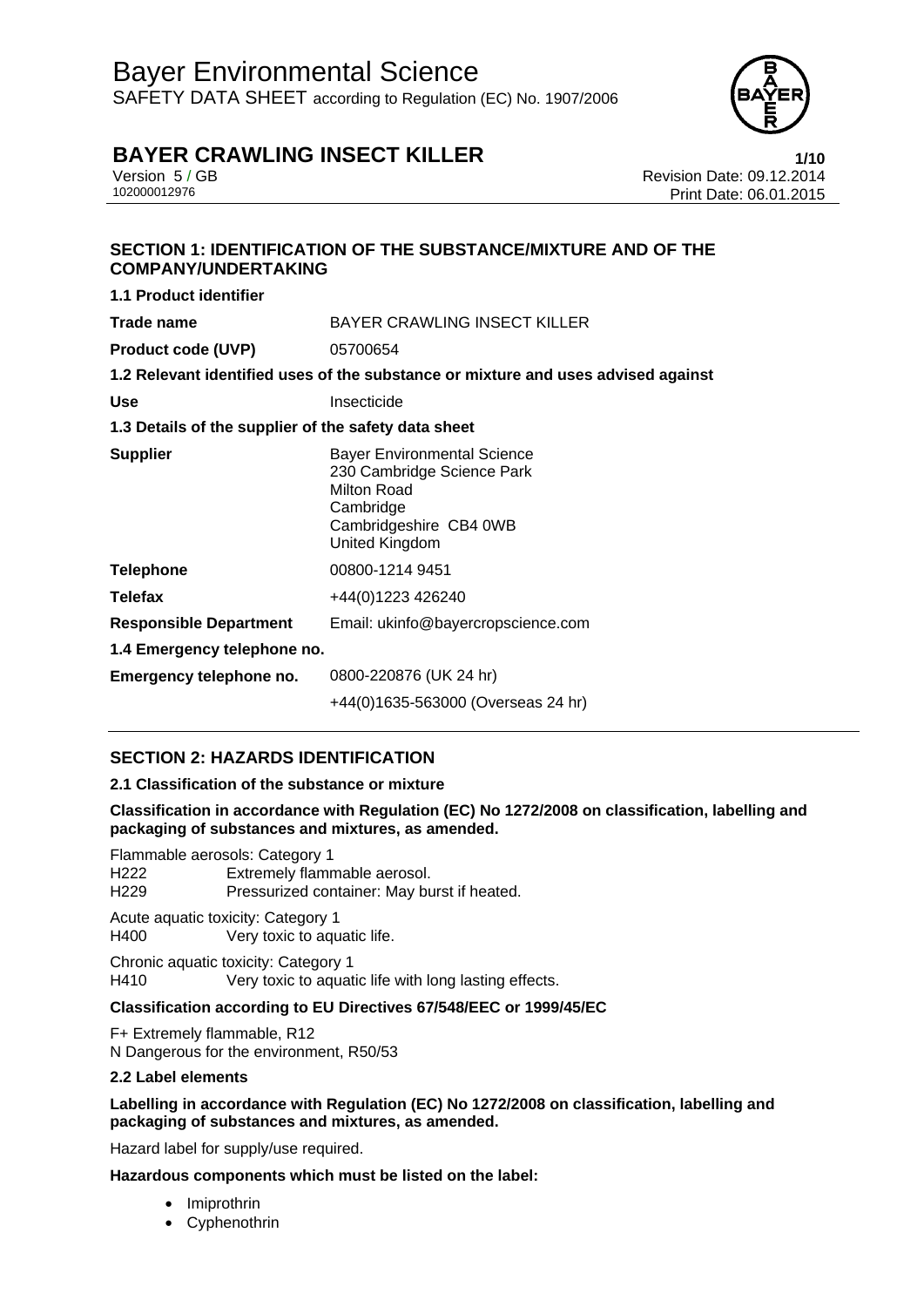## Bayer Environmental Science

SAFETY DATA SHEET according to Regulation (EC) No. 1907/2006



### **BAYER CRAWLING INSECT KILLER 2/10**

Version 5 / GB Revision Date: 09.12.2014 Print Date: 06.01.2015



**Signal word:** Danger

### **Hazard statements**

| H <sub>222</sub> | Extremely flammable aerosol.                                                         |
|------------------|--------------------------------------------------------------------------------------|
| H <sub>229</sub> | Pressurized container: May burst if heated.                                          |
| H410             | Very toxic to aquatic life with long lasting effects.                                |
| EUH401           | To avoid risks to human health and the environment, comply with the instructions for |
|                  | use.                                                                                 |

#### **Precautionary statements**

| P <sub>210</sub>                  | Keep away from heat/sparks/open flames/hot surfaces. - No smoking.                                                                                                                                                                                                            |
|-----------------------------------|-------------------------------------------------------------------------------------------------------------------------------------------------------------------------------------------------------------------------------------------------------------------------------|
| P <sub>211</sub>                  | Do not spray on an open flame or other ignition source.                                                                                                                                                                                                                       |
| P <sub>251</sub>                  | Do not pierce or burn, even after use.                                                                                                                                                                                                                                        |
| P <sub>260</sub>                  | Do not breathe spray.                                                                                                                                                                                                                                                         |
| $P410 + P412$<br>P <sub>501</sub> | Protect from sunlight. Do not expose to temperatures exceeding 50 °C/ 122 °F.<br>Dispose of contents/container to a licensed hazardous-waste disposal contractor or<br>collection site except for empty clean containers which can be disposed of as non-<br>hazardous waste. |

#### **2.3 Other hazards**

Cutaneous sensations may occur, such as burning or stinging on the face and mucosae. However, these sensations cause no lesions and are of a transitory nature (max. 24 hours).

### **SECTION 3: COMPOSITION/INFORMATION ON INGREDIENTS**

### **3.2 Mixtures**

#### **Chemical nature**

Aerosol dispenser (AE) Imiprothrin/Cyphenothrin 0,1:0,3 % w/w

### **Hazardous components**

R-phrase(s) according to EC directive 67/548/EEC Hazard statements according to Regulation (EC) No. 1907/2006

| <b>Name</b>                                              | CAS-No./                | <b>Classification</b>             |                                                                        | <b>Conc.</b> [%] |
|----------------------------------------------------------|-------------------------|-----------------------------------|------------------------------------------------------------------------|------------------|
|                                                          | EC-No.                  | <b>EC Directive</b><br>67/548/EEC | <b>Regulation (EC) No</b><br>1272/2008                                 |                  |
| Cyphenothrin                                             | 39515-40-7<br>254-484-5 | Xn; R22<br>N; R50/53              | Acute Tox. 4, H302<br>Aquatic Acute 1, H400<br>Aquatic Chronic 1, H410 | 0.30             |
| Imiprothrin                                              | 72963-72-5              | Xn; R22<br>N; R50/53              | Acute Tox. 4, H302<br>Aquatic Acute 1, H400<br>Aquatic Chronic 1, H410 | 0.10             |
| <b>Distillates</b><br>(petroleum),<br>hydrotreated light | 64742-47-8<br>265-149-8 | Xn; R65                           | Asp. Tox. 1, H304                                                      | > 10.00          |
| <b>Butane</b>                                            | 106-97-8<br>203-448-7   | $F +$ ; R12                       | Press, Gas<br>Flam. Gas 1, H220                                        | > 1.00           |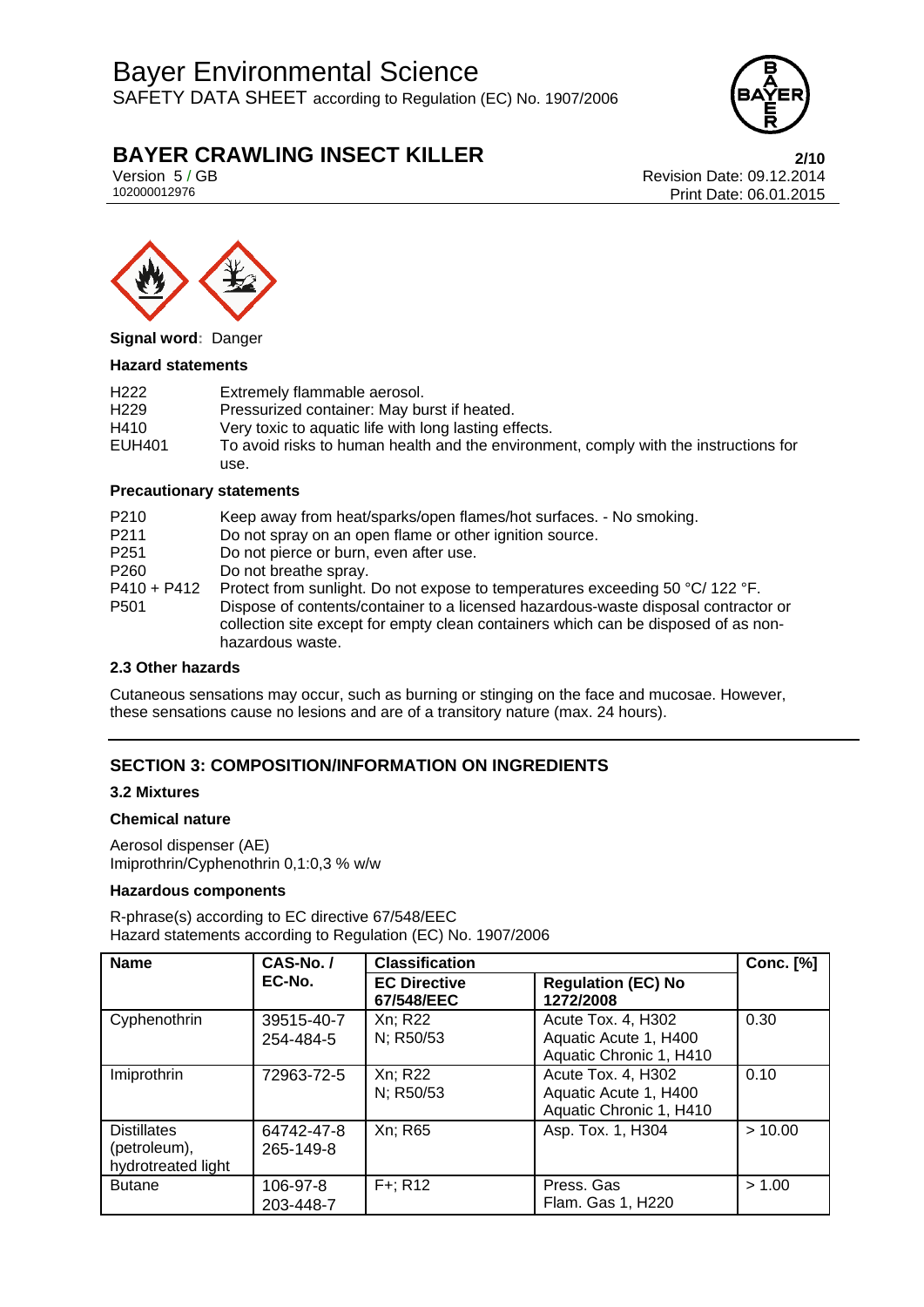

Version 5 / GB Revision Date: 09.12.2014 Print Date: 06.01.2015

### **Further information**

For the full text of the R-phrases/ Hazard statements mentioned in this Section, see Section 16.

## **SECTION 4: FIRST AID MEASURES 4.1 Description of first aid measures**

| <b>General advice</b> | Move out of dangerous area. Place and transport victim in stable<br>position (lying sideways). Remove contaminated clothing immediately<br>and dispose of safely.                                                                                                                                                                                                                                                                               |  |
|-----------------------|-------------------------------------------------------------------------------------------------------------------------------------------------------------------------------------------------------------------------------------------------------------------------------------------------------------------------------------------------------------------------------------------------------------------------------------------------|--|
| <b>Inhalation</b>     | If abnormal over-exposure and inhalation of the aerosol occurs, the<br>following advice is applicable: Move to fresh air. Keep patient warm<br>and at rest. Call a physician or poison control center immediately.                                                                                                                                                                                                                              |  |
| <b>Skin contact</b>   | Wash off immediately with soap and plenty of water. Warm water may<br>increase the subjective severity of the irritation/paresthesia. This is not<br>a sign of systemic poisoning. In case of skin irritation, application of<br>oils or lotions containing vitamin E may be considered. If symptoms<br>persist, call a physician.                                                                                                              |  |
| Eye contact           | Rinse immediately with plenty of water, also under the eyelids, for at<br>least 15 minutes. Remove contact lenses, if present, after the first 5<br>minutes, then continue rinsing eye. Warm water may increase the<br>subjective severity of the irritation/paresthesia. This is not a sign of<br>systemic poisoning. Apply soothing eye drops, if needed anaesthetic<br>eye drops. Get medical attention if irritation develops and persists. |  |
| Ingestion             | Ingestion of the liquid of the aerosol is unlikely. However, if ingested,<br>the following advice is applicable. Call a physician or poison control<br>center immediately. Rinse mouth. Do not induce vomiting: contains<br>petroleum distillates and/or aromatic solvents.                                                                                                                                                                     |  |
|                       | 4.2 Most important symptoms and effects, both acute and delayed                                                                                                                                                                                                                                                                                                                                                                                 |  |
| <b>Symptoms</b>       | Inhalation may provoke the following symptoms:                                                                                                                                                                                                                                                                                                                                                                                                  |  |
|                       | Local:                                                                                                                                                                                                                                                                                                                                                                                                                                          |  |
|                       | Skin and eye paraesthesia which may be severe, Skin, eye and<br>mucous membrane irritation, Cough, Sneezing                                                                                                                                                                                                                                                                                                                                     |  |
|                       | Systemic:                                                                                                                                                                                                                                                                                                                                                                                                                                       |  |
|                       | Discomfort in the chest, Tachycardia, Hypotension, Nausea,<br>Abdominal pain, Diarrhoea, Vomiting, Dizziness, Blurred vision,<br>Headache, Anorexia, Somnolence, Coma, Convulsions, Tremors,<br>Prostration, Airway hyperreaction, Pulmonary oedema, Palpitation,<br>Muscular fasciculation, Apathy                                                                                                                                             |  |
|                       | Symptoms and hazards refer to effects observed after intake of<br>significant amounts of the active ingredient(s).                                                                                                                                                                                                                                                                                                                              |  |
|                       | 4.3 Indication of any immediate medical attention and special treatment needed                                                                                                                                                                                                                                                                                                                                                                  |  |
| <b>Risks</b>          | This product contains a pyrethroid. Pyrethroid poisoning should not be<br>confused with carbamate or organophosphate poisoning.                                                                                                                                                                                                                                                                                                                 |  |
| <b>Treatment</b>      | Treat symptomatically. Gastric lavage is not normally required.<br>However, if a significant amount (more than a mouthful) has been<br>ingested, administer activated charcoal and sodium sulphate. There is<br>no specific antidote.                                                                                                                                                                                                           |  |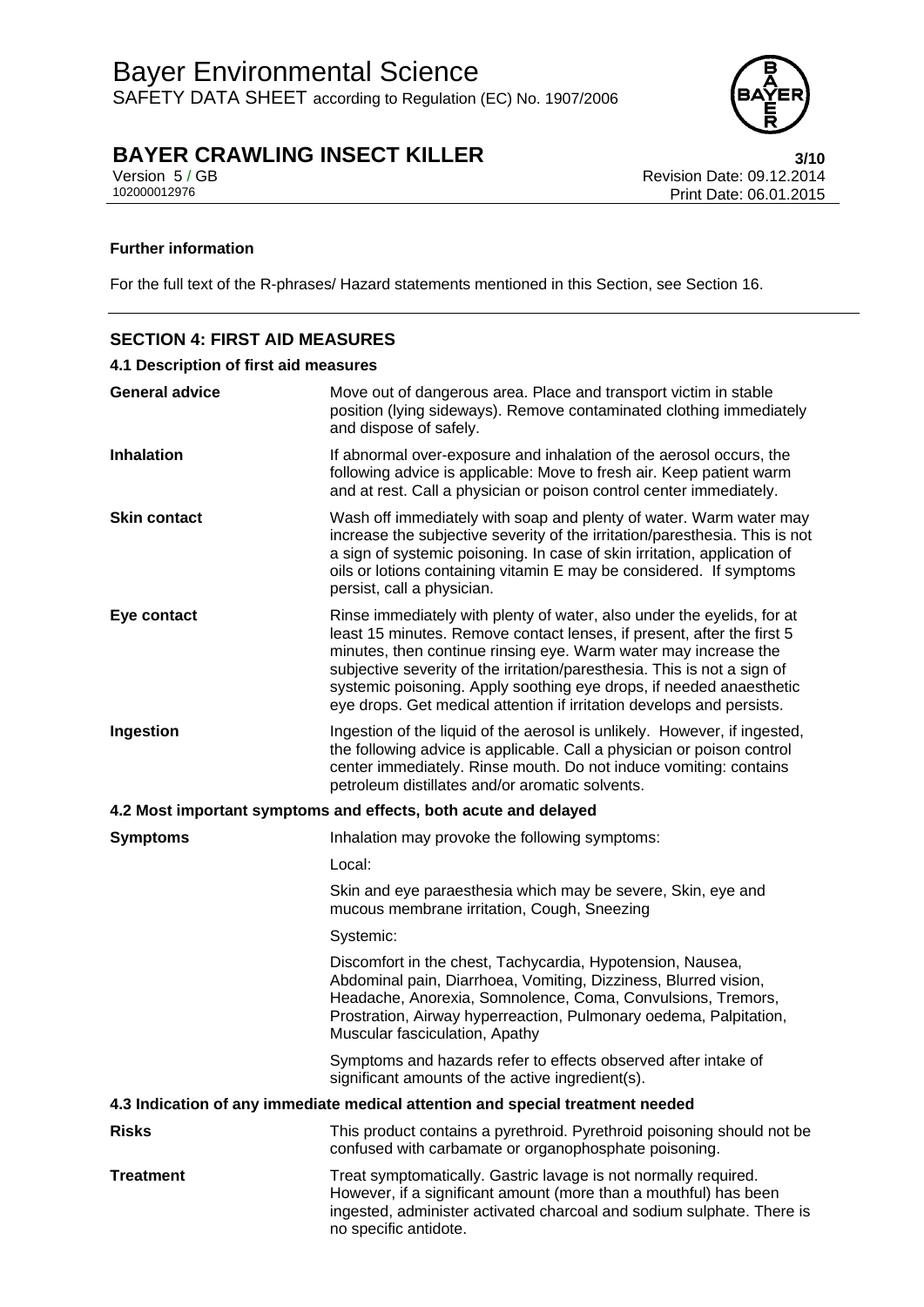

Version 5 / GB Revision Date: 09.12.2014 Print Date: 06.01.2015

### **SECTION 5: FIREFIGHTING MEASURES**

### **5.1 Extinguishing media**

| <b>Suitable</b>                                                 | Use water spray, alcohol-resistant foam, dry chemical or carbon<br>dioxide.                                                                                                                                                                                         |
|-----------------------------------------------------------------|---------------------------------------------------------------------------------------------------------------------------------------------------------------------------------------------------------------------------------------------------------------------|
| <b>Unsuitable</b>                                               | High volume water jet                                                                                                                                                                                                                                               |
| 5.2 Special hazards arising<br>from the substance or<br>mixture | Dangerous gases are evolved in the event of a fire., Heating can lead<br>to increased pressure with risk of explosion.                                                                                                                                              |
| 5.3 Advice for firefighters                                     |                                                                                                                                                                                                                                                                     |
| <b>Special protective</b><br>equipment for fire-fighters        | In the event of fire and/or explosion do not breathe fumes. In the event<br>of fire, wear self-contained breathing apparatus.                                                                                                                                       |
| <b>Further information</b>                                      | Remove product from areas of fire, or otherwise cool containers with<br>water in order to avoid pressure being built up due to heat. Contain the<br>spread of the fire-fighting media. Do not allow run-off from fire fighting<br>to enter drains or water courses. |

### **SECTION 6: ACCIDENTAL RELEASE MEASURES**

**6.1 Personal precautions, protective equipment and emergency procedures** 

| <b>Precautions</b>                                        | Keep people away from and upwind of spill/leak. Consider the need<br>for evacuation. Avoid contact with spilled product or contaminated<br>surfaces. Ensure adequate ventilation. When dealing with a spillage<br>do not eat, drink or smoke.                                                                                                                                                                                                            |
|-----------------------------------------------------------|----------------------------------------------------------------------------------------------------------------------------------------------------------------------------------------------------------------------------------------------------------------------------------------------------------------------------------------------------------------------------------------------------------------------------------------------------------|
| <b>6.2 Environmental</b><br>precautions                   | Do not allow to get into surface water, drains and ground water. If<br>spillage enters drains leading to sewage works inform local water<br>company immediately. If spillage enters rivers or watercourses, inform<br>the Environment Agency (emergency telephone number 0800<br>807060).                                                                                                                                                                |
| 6.3 Methods and materials for containment and cleaning up |                                                                                                                                                                                                                                                                                                                                                                                                                                                          |
| Methods for cleaning up                                   | The nature of this product, when contained in commercial packs,<br>makes spillage unlikely. However, if significant amounts are spilled<br>nevertheless, the following advice is applicable. Soak up with inert<br>absorbent material (e.g. sand, silica gel, acid binder, universal binder,<br>sawdust). Clean contaminated floors and objects thoroughly,<br>observing environmental regulations. Keep in suitable, closed<br>containers for disposal. |
| 6.4 Reference to other<br>sections                        | Information regarding safe handling, see section 7.<br>Information regarding personal protective equipment, see section 8.<br>Information regarding waste disposal, see section 13.                                                                                                                                                                                                                                                                      |

### **SECTION 7: HANDLING AND STORAGE**

**7.1 Precautions for safe handling**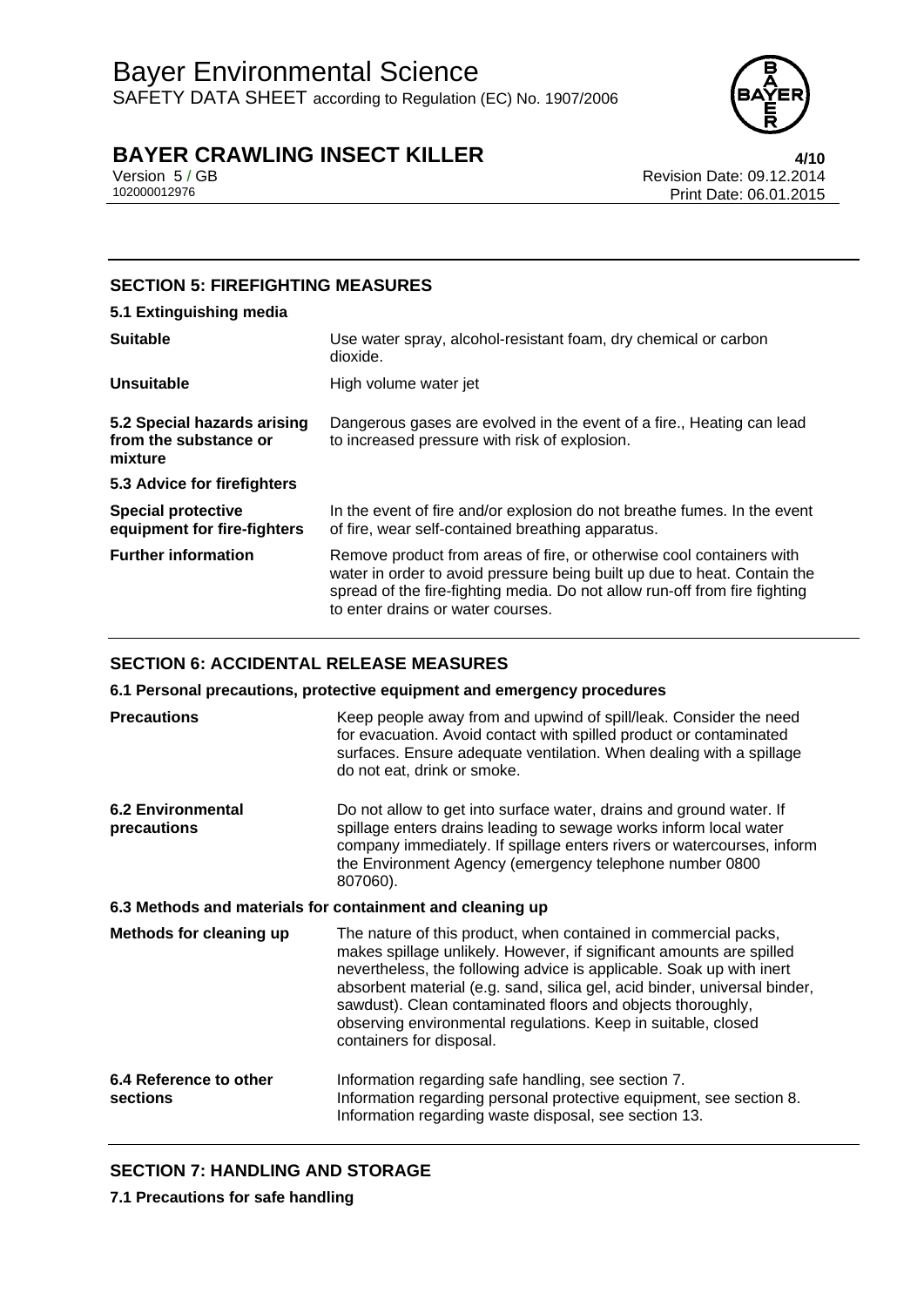

### **BAYER CRAWLING INSECT KILLER** 5/10

|              | .                                |
|--------------|----------------------------------|
| Version 5/GB | <b>Revision Date: 09.12.2014</b> |
| 102000012976 | Print Date: 06.01.2015           |
|              |                                  |

| Advice on safe handling                                   | No specific precautions required when handling unopened<br>packs/containers; follow relevant manual handling advice. Ensure<br>adequate ventilation.                                                                                                                                                                                            |  |
|-----------------------------------------------------------|-------------------------------------------------------------------------------------------------------------------------------------------------------------------------------------------------------------------------------------------------------------------------------------------------------------------------------------------------|--|
| <b>Advice on protection</b><br>against fire and explosion | The product is extremely flammable. Vapours may form explosive<br>mixture with air. Fire or intense heat may cause violent rupture of<br>packages. Keep away from heat and sources of ignition.                                                                                                                                                 |  |
| <b>Hygiene measures</b>                                   | Avoid contact with skin, eyes and clothing. Keep working clothes<br>separately. Wash hands before breaks and immediately after handling<br>the product. Remove soiled clothing immediately and clean thoroughly<br>before using again. Garments that cannot be cleaned must be<br>destroyed (burnt).                                            |  |
|                                                           | 7.2 Conditions for safe storage, including any incompatibilities                                                                                                                                                                                                                                                                                |  |
| <b>Requirements for storage</b><br>areas and containers   | BEWARE: Aerosol is pressurized. Keep away from direct sun exposure<br>and temperatures over 50 °C. Do not open by force or throw into fire<br>even after use. Do not spray on flames or red-hot objects. Keep<br>containers tightly closed in a dry, cool and well-ventilated place. Store in<br>a place accessible by authorized persons only. |  |
| Advice on common storage                                  | Keep away from food, drink and animal feedingstuffs.                                                                                                                                                                                                                                                                                            |  |
| 7.3 Specific end uses                                     | Refer to the label and/or leaflet.                                                                                                                                                                                                                                                                                                              |  |

### **SECTION 8: EXPOSURE CONTROLS/PERSONAL PROTECTION**

### **8.1 Control parameters**

| <b>Components</b> | CAS-No.  | <b>Control parameters</b>     | <b>Update</b> | <b>Basis</b> |
|-------------------|----------|-------------------------------|---------------|--------------|
| <b>Butane</b>     | 106-97-8 | 1,810 mg/m3/750 ppm<br>(STEL) | 12 2011       | EH40 WEL     |
| <b>Butane</b>     | 106-97-8 | 1,450 mg/m3/600 ppm<br>'TWA)  | 12 2011       | EH40 WEL     |

### **Additional advice**

Observe: Exposure Limits In Air, Group 3: 100 mg/m<sup>3</sup>/ 20 ppm. (aromatic-rich hydrocarbon mixes with > 25% aromatics TRGS 901, No. 72).

### **8.2 Exposure controls**

**Refer to COSHH assessment (Control of Substances Hazardous to Health (Amendment) Regulations 2004). Engineering controls should be used in preference to personal protective equipment wherever practicable. Refer also to COSHH Essentials.**

#### **Personal protective equipment**

In normal use and handling conditions please refer to the label and/or leaflet. In all other cases the following recommendations would apply.

| <b>Respiratory protection</b> | Personal protective equipment is not normally required when using      |
|-------------------------------|------------------------------------------------------------------------|
|                               | the aerosol. However, if there is a risk of uncontrolled exposure to   |
|                               | the contents, the following should be considered.                      |
|                               | Respiratory protection should only be used to control residual risk of |
|                               | short duration activities, when all reasonably practicable steps have  |
|                               | been taken to reduce exposure at source e.g. containment and/or        |
|                               | local extract ventilation. Always follow respirator manufacturer's     |
|                               | instructions regarding wearing and maintenance.                        |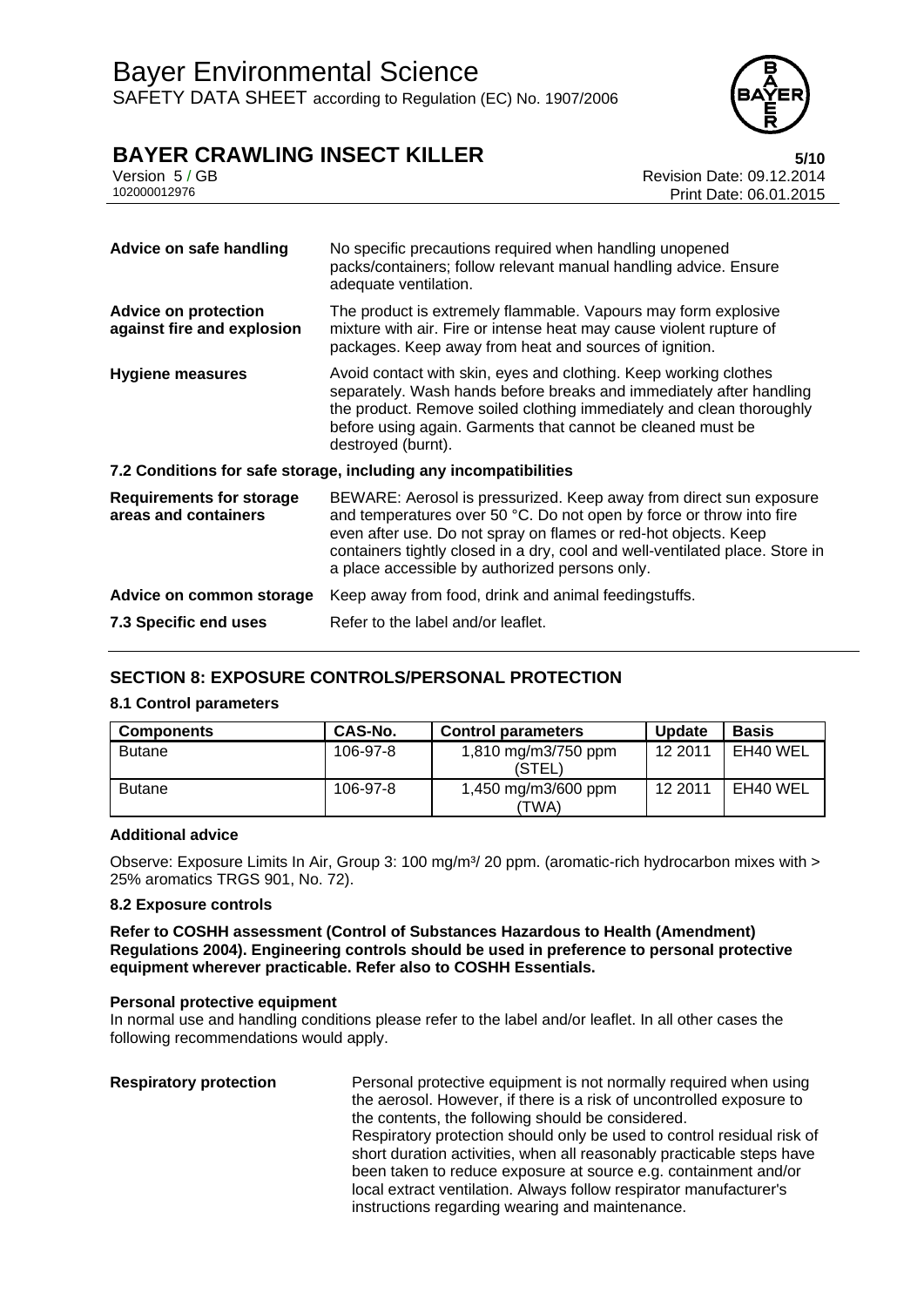

Version 5 / GB Revision Date: 09.12.2014 Print Date: 06.01.2015

| <b>Hand protection</b>   | Personal protective equipment is not normally required when using<br>the aerosol. However, if there is a risk of uncontrolled exposure to<br>the contents, the following should be considered.<br>Wear CE Marked (or equivalent) nitrile rubber gloves (minimum<br>thickness of 0,4 mm). Wash when contaminated and dispose of<br>when contaminated inside, when perforated or when contamination<br>on the outside cannot be removed. Wash hands frequently and<br>always before eating, drinking, smoking or using the toilet.             |
|--------------------------|----------------------------------------------------------------------------------------------------------------------------------------------------------------------------------------------------------------------------------------------------------------------------------------------------------------------------------------------------------------------------------------------------------------------------------------------------------------------------------------------------------------------------------------------|
| Eye protection           | Personal protective equipment is not normally required when using<br>the aerosol. However, if there is a risk of uncontrolled exposure to<br>the contents, the following should be considered.<br>Wear goggles (conforming to $EN166$ , Field of Use = 5 or equivalent).                                                                                                                                                                                                                                                                     |
| Skin and body protection | Personal protective equipment is not normally required when using<br>the aerosol. However, if there is a risk of uncontrolled exposure to<br>the contents, the following should be considered.<br>Wear standard coveralls and Category 3 Type 6 suit.<br>If there is a risk of significant exposure, consider a higher protective<br>type suit.<br>Wear two layers of clothing wherever possible. Polyester/cotton or<br>cotton overalls should be worn under chemical protection suit and<br>should be professionally laundered frequently. |

### **SECTION 9: PHYSICAL AND CHEMICAL PROPERTIES**

**9.1 Information on basic physical and chemical properties** 

| Form                                                                | aerosol                                                                      |
|---------------------------------------------------------------------|------------------------------------------------------------------------------|
| <b>Density</b><br><b>Partition coefficient: n-</b><br>octanol/water | ca. 0.69 g/cm <sup>3</sup> at 20 $^{\circ}$ C<br>Cyphenothrin: log Pow: 6.62 |
| 9.2 Other information                                               | Further safety related physical-chemical data are not known.                 |

### **SECTION 10: STABILITY AND REACTIVITY**

| 10.1 Reactivity                            |                                                                                         |
|--------------------------------------------|-----------------------------------------------------------------------------------------|
| <b>Thermal decomposition</b>               | Stable under normal conditions.                                                         |
| <b>10.2 Chemical stability</b>             | Stable under recommended storage conditions.                                            |
| 10.3 Possibility of<br>hazardous reactions | No hazardous reactions when stored and handled according to<br>prescribed instructions. |
| 10.4 Conditions to avoid                   | Extremes of temperature and direct sunlight.                                            |
| 10.5 Incompatible materials                | Store only in the original container.                                                   |
| 10.6 Hazardous<br>decomposition products   | No decomposition products expected under normal conditions of use.                      |

### **SECTION 11: TOXICOLOGICAL INFORMATION**

**11.1 Information on toxicological effects**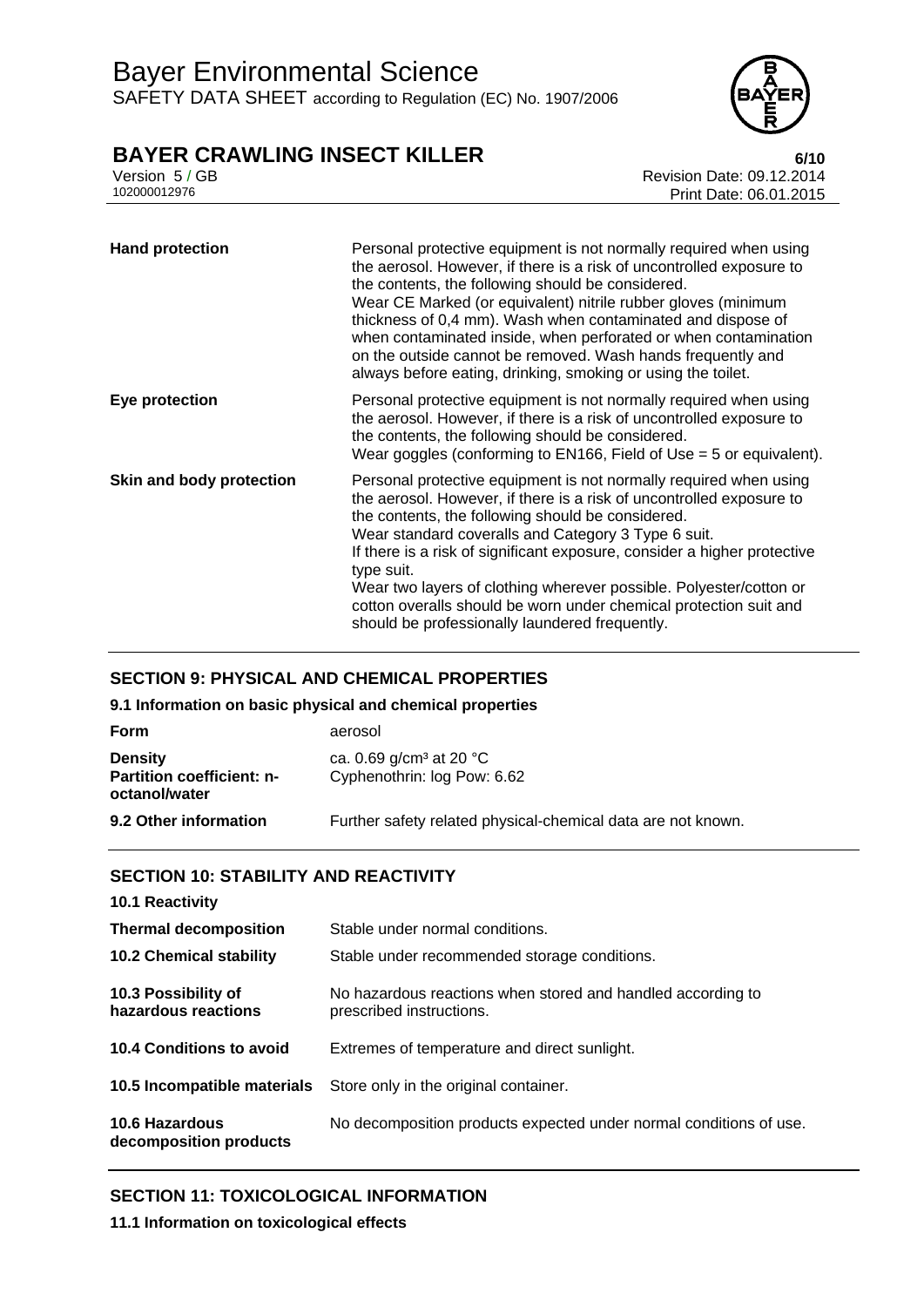

### **BAYER CRAWLING INSECT KILLER 7/10**

Version 5 / GB Revision Date: 09.12.2014 Print Date: 06.01.2015

| <b>Acute oral toxicity</b>       | ATE (rat) $> 2,000$ mg/kg<br>$ATE - acute$ toxicity estimate<br>Calculation method                               |
|----------------------------------|------------------------------------------------------------------------------------------------------------------|
| <b>Acute inhalation toxicity</b> | $ATE$ (rat) $> 5$ mg/l<br>Exposure time: 4 h<br>$ATE - acute$ toxicity estimate<br>Calculation method            |
| <b>Acute dermal toxicity</b>     | $ATE$ (rat) $> 2,000$ mg/kg<br>$ATE - acute$ toxicity estimate<br>Calculation method                             |
| <b>Skin irritation</b>           | No skin irritation (rabbit)<br>The information is derived from the properties of the individual<br>components.   |
| Eye irritation                   | No eye irritation (rabbit)<br>The information is derived from the properties of the individual<br>components.    |
| <b>Sensitisation</b>             | Non-sensitizing. (guinea pig)<br>The information is derived from the properties of the individual<br>components. |

### **Assessment repeated dose toxicity**

Cyphenothrin did not cause specific target organ toxicity in experimental animal studies.

#### **Assessment Mutagenicity**

Cyphenothrin was not mutagenic or genotoxic in a battery of in vitro and in vivo tests.

#### **Assessment Carcinogenicity**

Cyphenothrin was not carcinogenic in lifetime feeding studies in rats and mice.

#### **Assessment toxicity to reproduction**

Cyphenothrin did not cause reproductive toxicity in a two-generation study in rats.

#### **Assessment developmental toxicity**

Cyphenothrin did not cause developmental toxicity in rats and rabbits.

### **Further information**

Cutaneous sensations may occur, such as burning or stinging on the face and mucosae. However, these sensations cause no lesions and are of a transitory nature (max. 24 hours).

### **SECTION 12: ECOLOGICAL INFORMATION**

#### **12.1 Toxicity**

| <b>Toxicity to fish</b>                     | LC50 (Oncorhynchus mykiss (rainbow trout)) 0.37 µg/l<br>Exposure time: 96 h<br>The value mentioned relates to the active ingredient cyphenothrin. |
|---------------------------------------------|---------------------------------------------------------------------------------------------------------------------------------------------------|
|                                             | LC50 (Oncorhynchus mykiss (rainbow trout)) 0.038 mg/l<br>Exposure time: 96 h<br>The value mentioned relates to the active ingredient imiprothrin. |
| <b>Toxicity to aquatic</b><br>invertebrates | LC50 (Daphnia magna (Water flea)) 1.2 µg/l<br>Exposure time: 96 h<br>The value mentioned relates to the active ingredient cyphenothrin.           |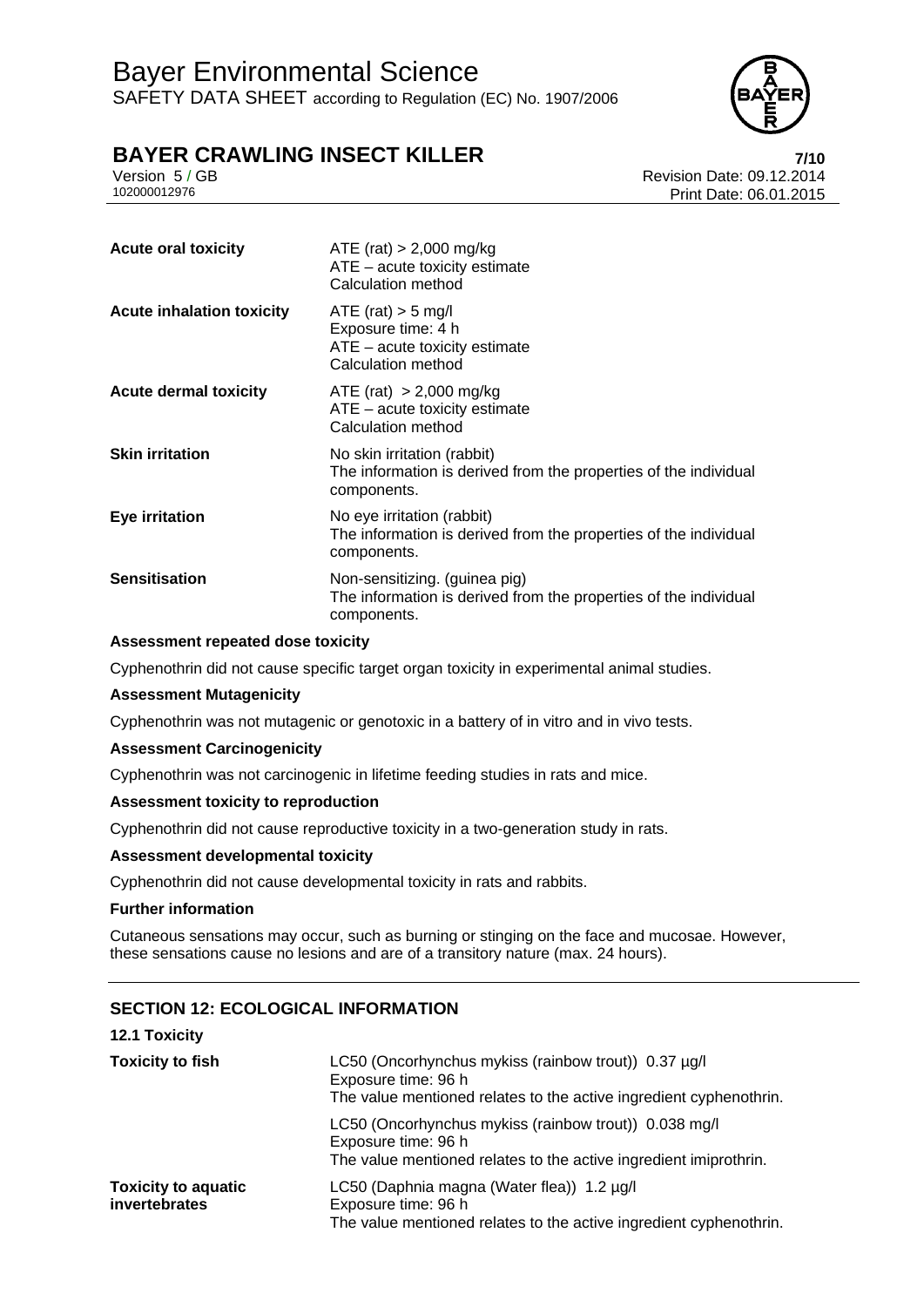

Version 5 / GB Revision Date: 09.12.2014 Print Date: 06.01.2015

|                                             | EC50 (Daphnia magna (Water flea)) 0.051 mg/l<br>Exposure time: 48 h<br>The value mentioned relates to the active ingredient imiprothrin.                                                        |  |
|---------------------------------------------|-------------------------------------------------------------------------------------------------------------------------------------------------------------------------------------------------|--|
| <b>Toxicity to aquatic plants</b>           | (Algae) $14 \mu g/l$<br>Exposure time: 72 h<br>The value mentioned relates to the active ingredient cyphenothrin.                                                                               |  |
| 12.2 Persistence and degradability          |                                                                                                                                                                                                 |  |
| <b>Biodegradability</b>                     | Cyphenothrin:<br>not rapidly biodegradable                                                                                                                                                      |  |
| Koc                                         | Cyphenothrin: Koc: 9224                                                                                                                                                                         |  |
| 12.3 Bioaccumulative potential              |                                                                                                                                                                                                 |  |
| <b>Bioaccumulation</b>                      | Cyphenothrin:<br><b>Bioaccumulative</b>                                                                                                                                                         |  |
| 12.4 Mobility in soil                       |                                                                                                                                                                                                 |  |
| <b>Mobility in soil</b>                     | Cyphenothrin: Immobile in soil                                                                                                                                                                  |  |
| 12.5 Results of PBT and vPvB assessment     |                                                                                                                                                                                                 |  |
| <b>PBT and vPvB assessment</b>              | Cyphenothrin: This substance is not considered to be persistent,<br>bioaccumulative and toxic (PBT). This substance is not considered to be<br>very persistent and very bioaccumulative (vPvB). |  |
| 12.6 Other adverse effects                  |                                                                                                                                                                                                 |  |
| <b>Additional ecological</b><br>information | No other effects to be mentioned.                                                                                                                                                               |  |

### **SECTION 13: DISPOSAL CONSIDERATIONS**

### **13.1 Waste treatment methods**

| <b>Product</b>                      | Disposal of the liquid product when not contained in the aerosol<br>container by incineration in an appropriately licensed commercial<br>incinerator.<br>Advice may be obtained from the local waste regulation authority (part<br>of the Environment Agency in the UK). |
|-------------------------------------|--------------------------------------------------------------------------------------------------------------------------------------------------------------------------------------------------------------------------------------------------------------------------|
| <b>Contaminated packaging</b>       | Ensure aerosol container is empty before disposal.<br>Dispose of empty and cleaned packaging safely.                                                                                                                                                                     |
| Waste key for the unused<br>product | 160504 gases in pressure containers (including halons) containing<br>dangerous substances                                                                                                                                                                                |

### **SECTION 14: TRANSPORT INFORMATION**

### **ADR/RID/ADN**

| 14.1 UN number                  | 1950            |
|---------------------------------|-----------------|
| 14.2 Proper shipping name       | <b>AEROSOLS</b> |
| 14.3 Transport hazard class(es) | 21              |
| 14.4 Packing group              | NOT APPLICABLE. |
| 14.5 Environm. Hazardous Mark   | YES.            |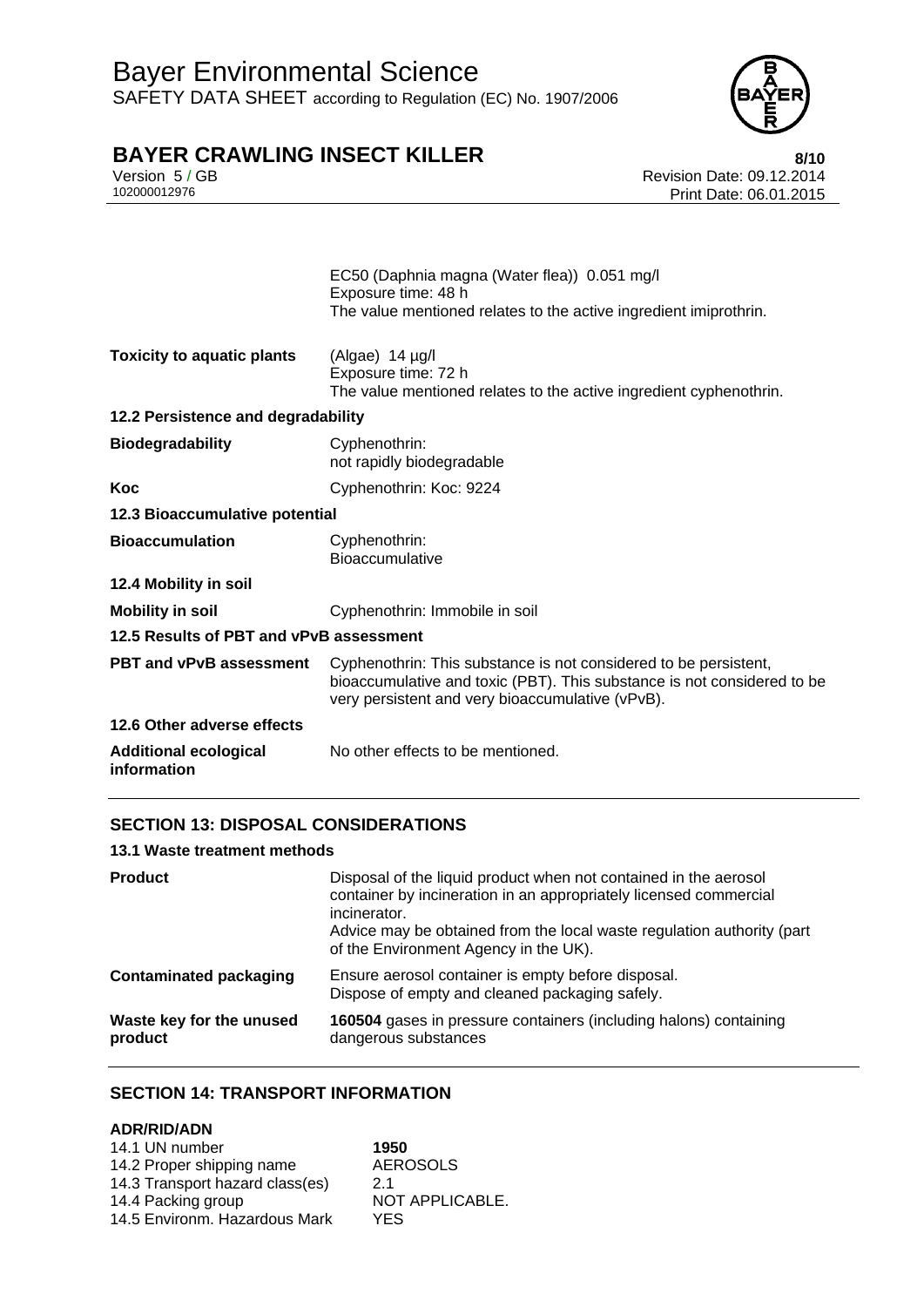### Bayer Environmental Science SAFETY DATA SHEET according to Regulation (EC) No. 1907/2006



### **BAYER CRAWLING INSECT KILLER 19/10**

Version 5 / GB Revision Date: 09.12.2014 Print Date: 06.01.2015

Tunnel Code D

Hazard no. NOT APPLICABLE.

This classification is in principle not valid for carriage by tank vessel on inland waterways. Please refer to the manufacturer for further information.

### **IMDG**

| 14.1 UN number                  | 1950                              |
|---------------------------------|-----------------------------------|
| 14.2 Proper shipping name       | <b>AEROSOLS</b><br>(CYPHENOTHRIN) |
| 14.3 Transport hazard class(es) | 21                                |
| 14.4 Packing group              | NOT APPLICABLE.                   |
| 14.5 Marine pollutant           | <b>YES</b>                        |
| <b>IATA</b>                     |                                   |
| 14.1 UN number                  | 1950                              |
| 14.2 Proper shipping name       | AEROSOLS, FLAMMABLE               |
| 14.3 Transport hazard class(es) | 21                                |

14.3 Transport hazard class(es) 2.1 14.4 Packing group 14.5 Environm. Hazardous Mark NO

| <b>UK 'Carriage' Regulations</b> |                 |
|----------------------------------|-----------------|
| 14.1 UN number                   | 1950            |
| 14.2 Proper shipping name        | <b>AEROSOLS</b> |
| 14.3 Transport hazard class(es)  | 2.1             |
| 14.4 Packing group               | NOT APPLICABLE. |
| 14.5 Environm. Hazardous Mark    | YES             |

### **14.6 Special precautions for user**

See sections 6 to 8 of this Safety Data Sheet.

**14.7 Transport in bulk according to Annex II of MARPOL 73/78 and the IBC Code**  No transport in bulk according to the IBC Code.

### **SECTION 15: REGULATORY INFORMATION**

### **15.1 Safety, health and environmental regulations/legislation specific for the substance or mixture**

### **UK and Northern Ireland Regulatory References**

This material may be subject to some or all of the following regulations (and any subsequent amendments). Users must ensure that any uses and restrictions as indicated on the label and/or leaflet are followed.

### **Transport**

Carriage of Dangerous Goods and Use of Transportable Pressure Equipment Regulations 2009 (SI 2009 No 1348)

Merchant Shipping (Dangerous Goods and Marine Pollutants) Regulations 1997 (SI 1997 No 2367) Air Navigation Dangerous Goods Regulations 2002 (SI 2002 No 2786)

### **Supply and Use**

Chemical (Hazard Information and Packaging for Supply) Regulations 2009 (SI 2009 No 716) Chemical (Hazard Information and Packaging for Supply) (Northern Ireland) Regulations 2009 Control of Substances Hazardous to Health Regulations 2002 (SI 2002 No 2677) EH40 Occupational Exposure Limits - Table 1 List of approved workplace exposure limits Control of Pesticide Regulations 1986